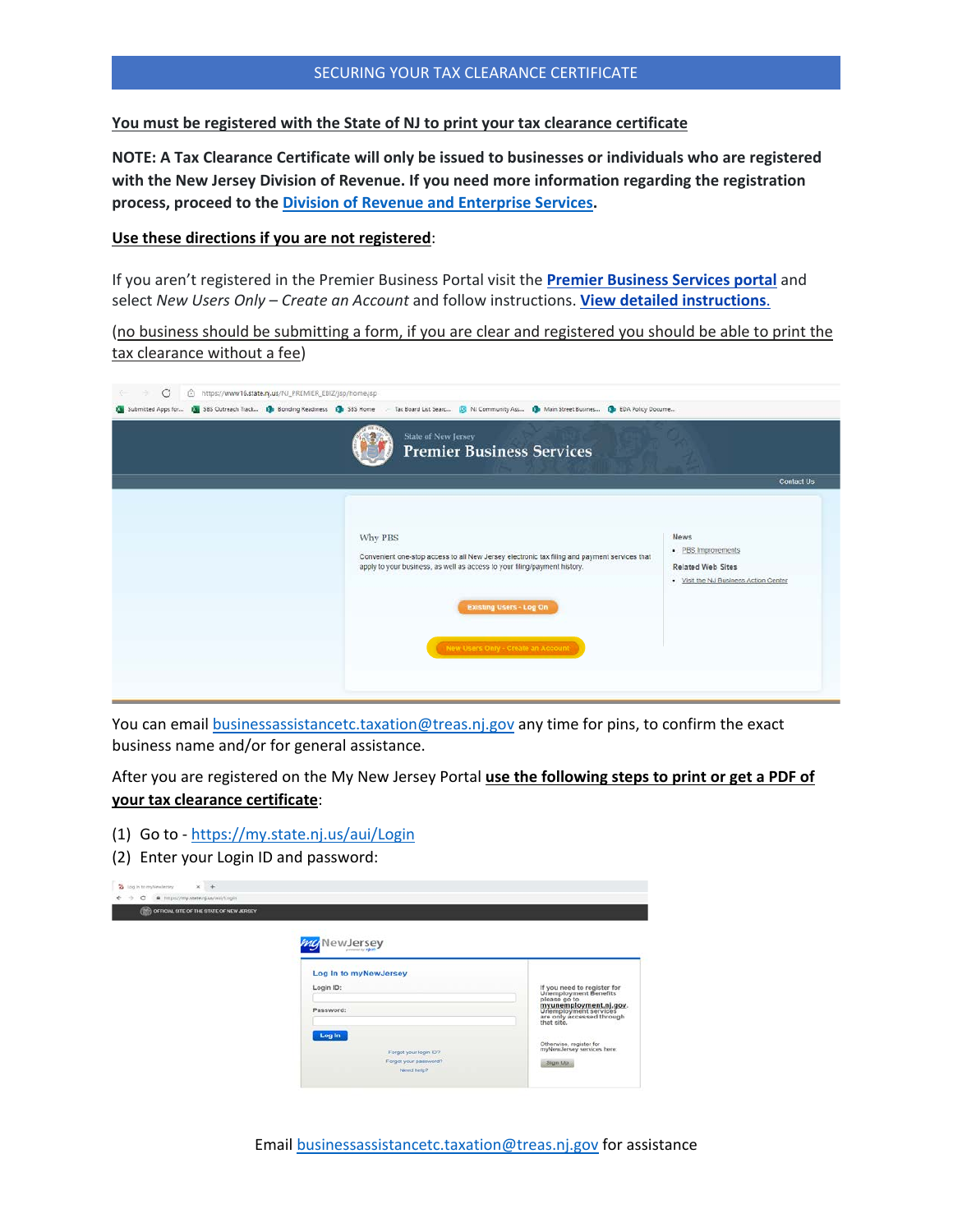# SECURING YOUR TAX CLEARANCE CERTIFICATE

# (3) Click on Access Premier Services

| <b>W</b> myNewJersey<br>$\times$<br>$+$                                  |                                                                                                                                                                                                   |
|--------------------------------------------------------------------------|---------------------------------------------------------------------------------------------------------------------------------------------------------------------------------------------------|
| C<br>https://my.state.nj.us/portal/Desktop<br>$\leftarrow$ $\rightarrow$ |                                                                                                                                                                                                   |
| OFFICIAL SITE OF THE STATE OF NEW JERSEY                                 |                                                                                                                                                                                                   |
| New Jersey                                                               | Welcome Margaret:                                                                                                                                                                                 |
|                                                                          | Increase the security of your account: myNJ now supports authenticator apps in addition to SMS texts; if you haven't already activated MFA, go to your my account page and click 'Multi-factor ar |
| <b>Premier E-Business Services</b><br><b>Access Premier Services</b>     | Now Jersey Events<br><b>Travel Guide</b>                                                                                                                                                          |
|                                                                          | Locate Events   Travel & Tourism Home   Add an Event                                                                                                                                              |

(4) Select Tax & Revenue Center

| <b>State of New Jersey</b><br><b>Premier Business Services</b>                                                                                                                                                                          |                                                            |
|-----------------------------------------------------------------------------------------------------------------------------------------------------------------------------------------------------------------------------------------|------------------------------------------------------------|
|                                                                                                                                                                                                                                         | <b>Contact Us</b>                                          |
|                                                                                                                                                                                                                                         | Add a Business Update Profile Delegate Tasks Logout        |
| Select a Service Center                                                                                                                                                                                                                 | <b>Related Services</b><br>· How to Register your Business |
| Convenient one-stop access to all New Jersey electronic tax filing (Tax & Revenue Center)<br>and payment services that apply to your business, as well as<br>access to your filing payment history. Also provides information on<br>you | What is myNewJersey?<br>- Read About myNewJersey           |
| Division of Public Contracts Equal Employment Opportunity<br><b>Contract Compliance</b><br>Compliance.<br>File your UEZ Certification and Annual Reporting online.<br><b>Urban Enterprise Zone</b>                                      | <b>Adding a Business</b><br>- Read about Adding a Business |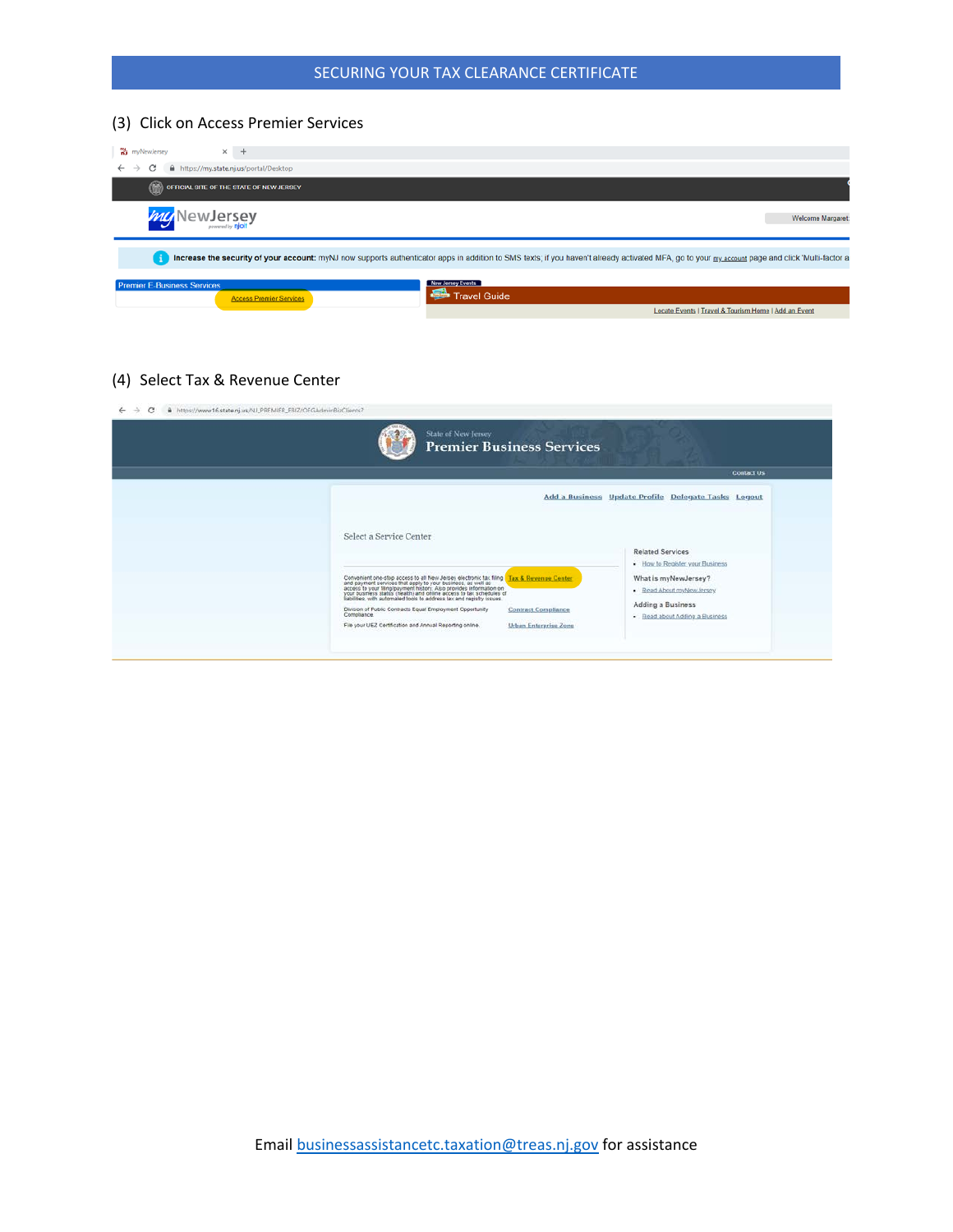(5) Select the business you wish to work with from the drop down then choose Business Incentive Tax Clearance

| <b>STATE OF NEW JERSEY</b>                                                                                                                                                                                                                                                                                                                                                                                                                                                                                | NJ Premier Business Services                           |                           |  |
|-----------------------------------------------------------------------------------------------------------------------------------------------------------------------------------------------------------------------------------------------------------------------------------------------------------------------------------------------------------------------------------------------------------------------------------------------------------------------------------------------------------|--------------------------------------------------------|---------------------------|--|
|                                                                                                                                                                                                                                                                                                                                                                                                                                                                                                           |                                                        | www.newjerseybusiness.gov |  |
| <b>Tax and Revenue Center</b>                                                                                                                                                                                                                                                                                                                                                                                                                                                                             |                                                        |                           |  |
| <b>Representative:</b>                                                                                                                                                                                                                                                                                                                                                                                                                                                                                    |                                                        |                           |  |
|                                                                                                                                                                                                                                                                                                                                                                                                                                                                                                           | Please select the business you wish to work with:      |                           |  |
|                                                                                                                                                                                                                                                                                                                                                                                                                                                                                                           | $\checkmark$                                           |                           |  |
| <b>Check Your Business Standing in Two Simple Steps</b>                                                                                                                                                                                                                                                                                                                                                                                                                                                   |                                                        |                           |  |
| First, review your registration status. If you operate a corporation, limited liability company or limited partnership, in order to maintain active registration status with the State, you must keep your annual reports up<br>to date. If your business reflects as Active, nothing further is required in this area. If you see an indication that annual reports are missing or that your business is revoked for non-compliance with annual reporting<br>follow the instruction to remedy the issue. |                                                        |                           |  |
| Next, check your tax status by clicking on the Schedule of Liabilities and Pay Taxes buttons to see if you have any outstanding returns or overdue payments, and if required, use our filing and payment services to<br>remedy the issue(s).                                                                                                                                                                                                                                                              |                                                        |                           |  |
| 1. Registration Status: Active                                                                                                                                                                                                                                                                                                                                                                                                                                                                            |                                                        |                           |  |
| 2. Tax Status:                                                                                                                                                                                                                                                                                                                                                                                                                                                                                            |                                                        |                           |  |
|                                                                                                                                                                                                                                                                                                                                                                                                                                                                                                           | Pay Taxes Shown on Schedule of Liabilities             |                           |  |
| Please note:                                                                                                                                                                                                                                                                                                                                                                                                                                                                                              |                                                        |                           |  |
| If you use our online filing/payment services to remedy an issue, please allow three business days for the updates to reflect on this service channel.                                                                                                                                                                                                                                                                                                                                                    |                                                        |                           |  |
| Turnaround times will be longer for paper-filed items -- up to three weeks on average including time for mail to reach our processing facility.                                                                                                                                                                                                                                                                                                                                                           |                                                        |                           |  |
| <b>Registry Services</b>                                                                                                                                                                                                                                                                                                                                                                                                                                                                                  |                                                        |                           |  |
|                                                                                                                                                                                                                                                                                                                                                                                                                                                                                                           | <b>File Annual Reports</b>                             |                           |  |
|                                                                                                                                                                                                                                                                                                                                                                                                                                                                                                           | <b>Change Your Tax Registration Records</b>            |                           |  |
|                                                                                                                                                                                                                                                                                                                                                                                                                                                                                                           | Access Your Business Registration Certificate          |                           |  |
|                                                                                                                                                                                                                                                                                                                                                                                                                                                                                                           | <b>Amend Charter Documents</b>                         |                           |  |
|                                                                                                                                                                                                                                                                                                                                                                                                                                                                                                           | Applicable only to Corporations, LLC's, LLP's and LP's |                           |  |

#### **Business Incentive Tax Clearance**

If your business requires a tax clearance certificate for a grant, incentive, or rebate from a State agency, please click the Business Incentive Tax Clearance button below to request your certificate. You do not need<br>to co

If your business has met your tax obligations, you may select the agency from the drop-down menu and print/download the certificate. You may then supply the certificate to the State agency to process your grant,<br>incentive

If your business has an outstanding tax obligation, please follow the instructions provided on the next screen and email the Division of Taxation for further assistance.

**Business Incentive Tax Clearance** 

 $\overline{2}$